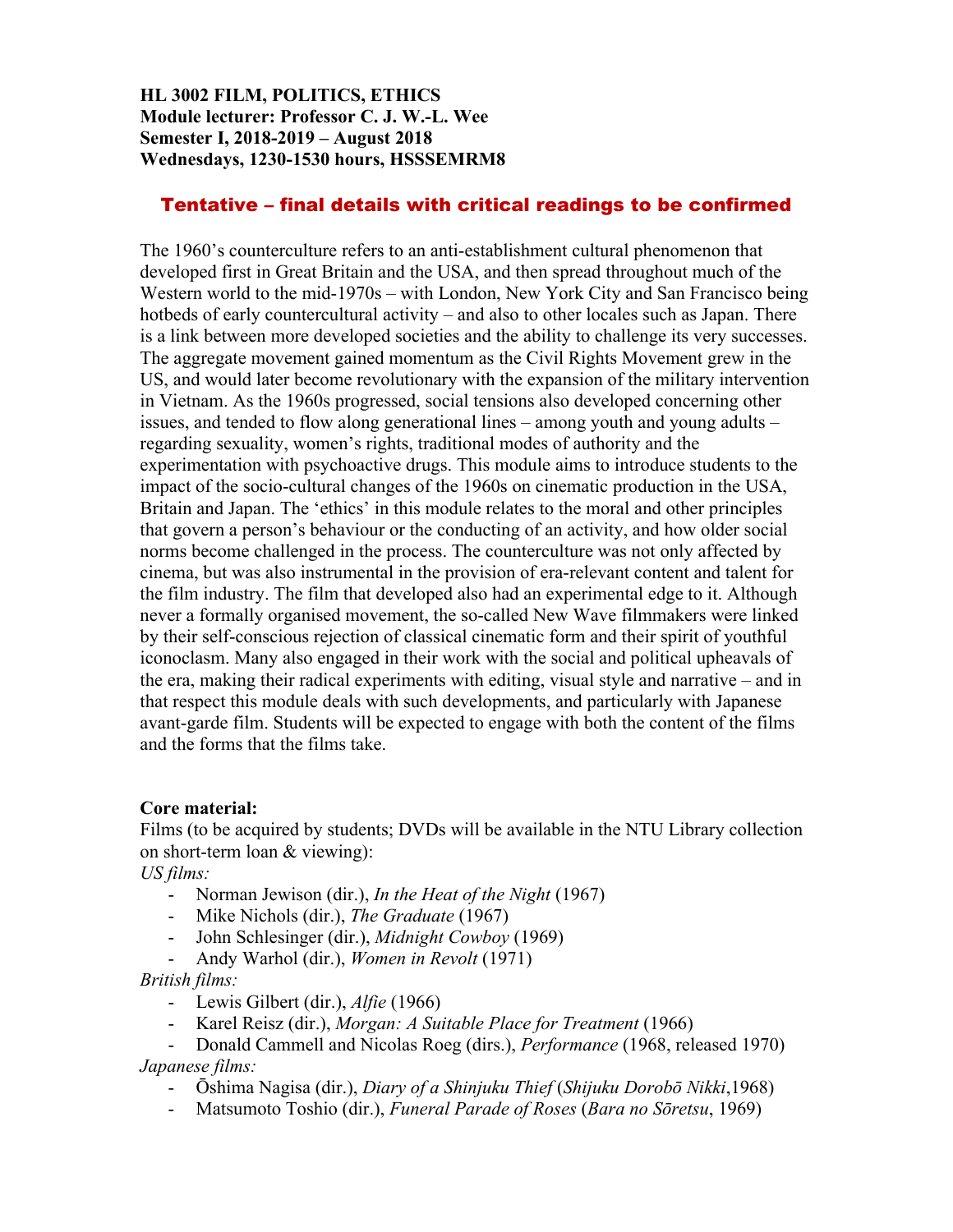## **Key readings (tentative – TBC):**

*Introduction to British film*: Online resource: [http://www.bfi.org.uk/sites/bfi.org.uk/files/downloads/bfi-16%2B](http://www.bfi.org.uk/sites/bfi.org.uk/files/downloads/bfi-16%2B-source-guides-1960s-british-cinema-2000.pdf)[source-guides-1960s-british-cinema-2000.pdf](http://www.bfi.org.uk/sites/bfi.org.uk/files/downloads/bfi-16%2B-source-guides-1960s-british-cinema-2000.pdf) Online resource: [http://www.bfi.org.uk/news-opinion/news-bfi/lists/10-great-films-set](http://www.bfi.org.uk/news-opinion/news-bfi/lists/10-great-films-set-swinging-60s)[swinging-60s](http://www.bfi.org.uk/news-opinion/news-bfi/lists/10-great-films-set-swinging-60s) Robert Murphy, *Sixties British Cinema* (London: BFI [British Film Institute], 1992); selection.

### *Introduction to US film*:

Barry Keith Grant (ed.), *American Cinema of the 1960s: Themes and Variations* (New Brunswick, NJ: Rutgers University Press, 2008); selection.

*Introduction to the Japanese avant garde*[:](https://www.amazon.com/Cinema-Actuality-Avant-Garde-Filmmaking-Asia-Pacific/dp/0822355043/ref=sr_1_1?s=books&ie=UTF8&qid=1526873541&sr=1-1&dpID=51MLdfMGU3L&preST=_SY291_BO1,204,203,200_QL40_&dpSrc=srch)

Yuriko Furuhata, *[Cinema of Actuality: Japanese Avant-Garde Filmmaking in the Season](https://www.amazon.com/Cinema-Actuality-Avant-Garde-Filmmaking-Asia-Pacific/dp/0822355043/ref=sr_1_1?s=books&ie=UTF8&qid=1526873541&sr=1-1&dpID=51MLdfMGU3L&preST=_SY291_BO1,204,203,200_QL40_&dpSrc=srch)  of Image Politics* [\(Durham, NC: Duke University Press, 2013\); selection.](https://www.amazon.com/Cinema-Actuality-Avant-Garde-Filmmaking-Asia-Pacific/dp/0822355043/ref=sr_1_1?s=books&ie=UTF8&qid=1526873541&sr=1-1&dpID=51MLdfMGU3L&preST=_SY291_BO1,204,203,200_QL40_&dpSrc=srch)

| <b>Weekly Schedule:</b> |  |
|-------------------------|--|
|-------------------------|--|

|        | <b>Topic</b>                                             |  |
|--------|----------------------------------------------------------|--|
| Week 1 | Introduction                                             |  |
|        | The 1960s, the counterculture, film                      |  |
| Week 2 | Selected readings.                                       |  |
|        | Selections from Murphy and Grant (texts to be confirmed) |  |
| Week 3 | Norman Jewison (dir.), In the Heat of the Night (1967)   |  |
|        | Race and the American South.                             |  |
| Week 4 | Mike Nichols (dir.), The Graduate (1967)                 |  |
|        | Love and bourgeois/establishment values                  |  |
| Week 5 | John Schlesinger (dir.), Midnight Cowboy (1969)          |  |
|        | Love and gender identity                                 |  |
| Week 6 | Andy Warhol (dir.), Women in Revolt (1971)               |  |
|        | Feminism and gender                                      |  |
|        | <b>RECESS WEEK</b>                                       |  |
|        |                                                          |  |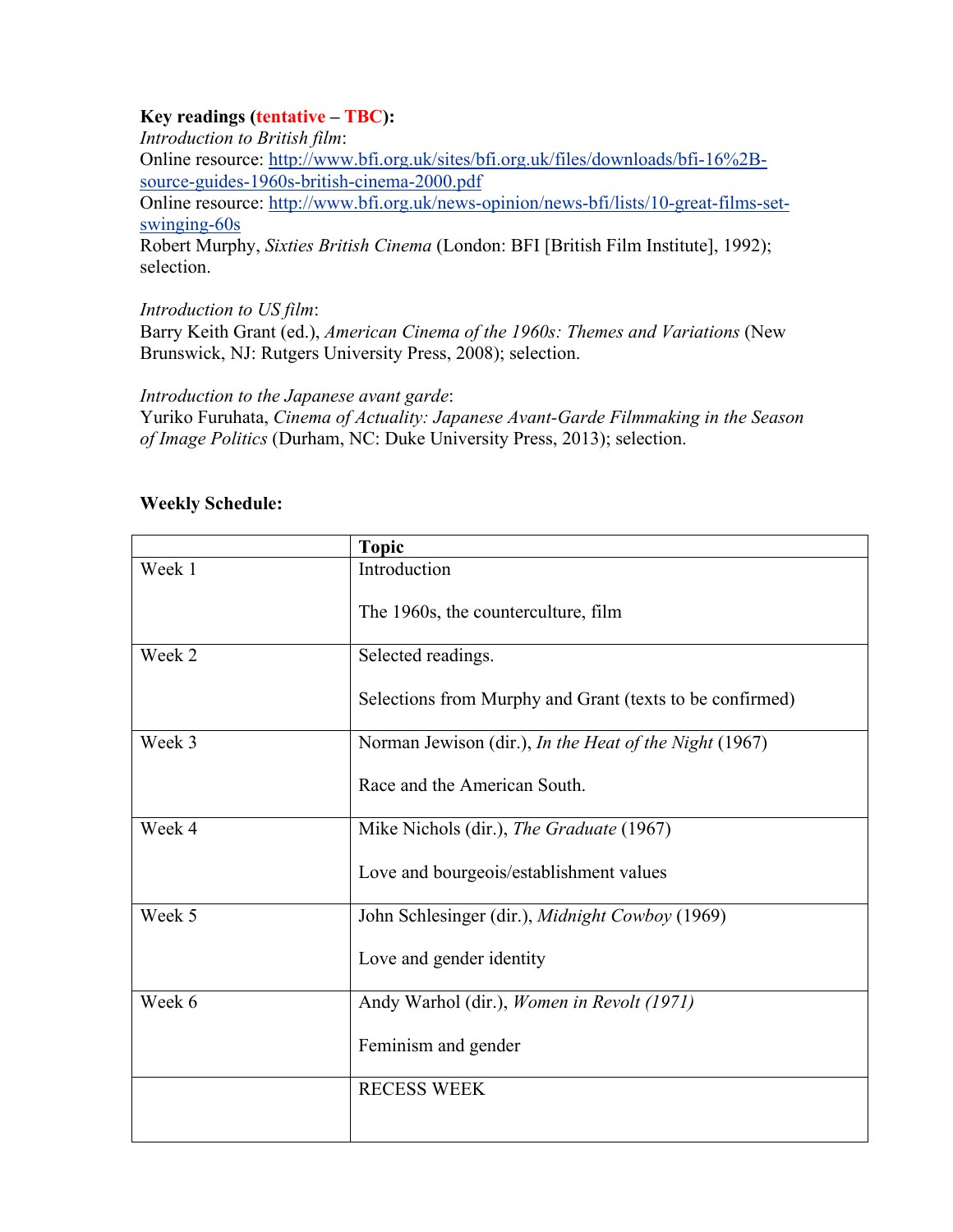| Week 7  | Lewis Gilbert (dir.), Alfie (1966)                                              |
|---------|---------------------------------------------------------------------------------|
|         | Swinging London and the dark side of male promiscuity                           |
| Week 8  | Karel Reisz (dir.), Morgan: A Suitable Place for Treatment (1966)               |
|         | Class, social conventions and madness                                           |
| Week 9  | Donald Cammell and Nicolas Roeg (dirs.), Performance (1968,<br>released 1970)   |
|         | Pop culture and crime                                                           |
| Week 10 | Japanese avant-garde cinema: introductory discussion.                           |
|         | Selection from Furuhata, Cinema of Actuality                                    |
| Week 11 | Ōshima Nagisa (dir.), Diary of a Shinjuku Thief (Shijuku Dorobō<br>Nikki, 1968) |
|         | Sexual freedom and revolution                                                   |
| Week 12 | Matsumoto Toshio (dir.), Funeral Parade of Roses (Bara no<br>Söretsu, 1969)     |
|         | Gender and patriarchy                                                           |
| Week 13 | Overview                                                                        |
| Week 14 | Class test                                                                      |

# **Method of instruction:**

3-hour seminar with one break

## **Mode of Assessment:**

100% Continuous Assessment

Breakdown:

| - Essay assignment I $(1,800-2000$ -word essay)          | $25\%*$  |
|----------------------------------------------------------|----------|
| - Essay assignment II $(1,800-2,000 \text{ word essay})$ | $30\%*$  |
| - In-class presentation                                  | $15\%**$ |
| - End of semester test (2.5 hour in-class essay test)    | 30%      |
|                                                          |          |

\* Inclusive of notes and references.

\*\* Presentation format: a maximum of twenty-five (25) mins. Penalties will incur after that. The central goal will be to offer a pared-down overview of the material – *central*